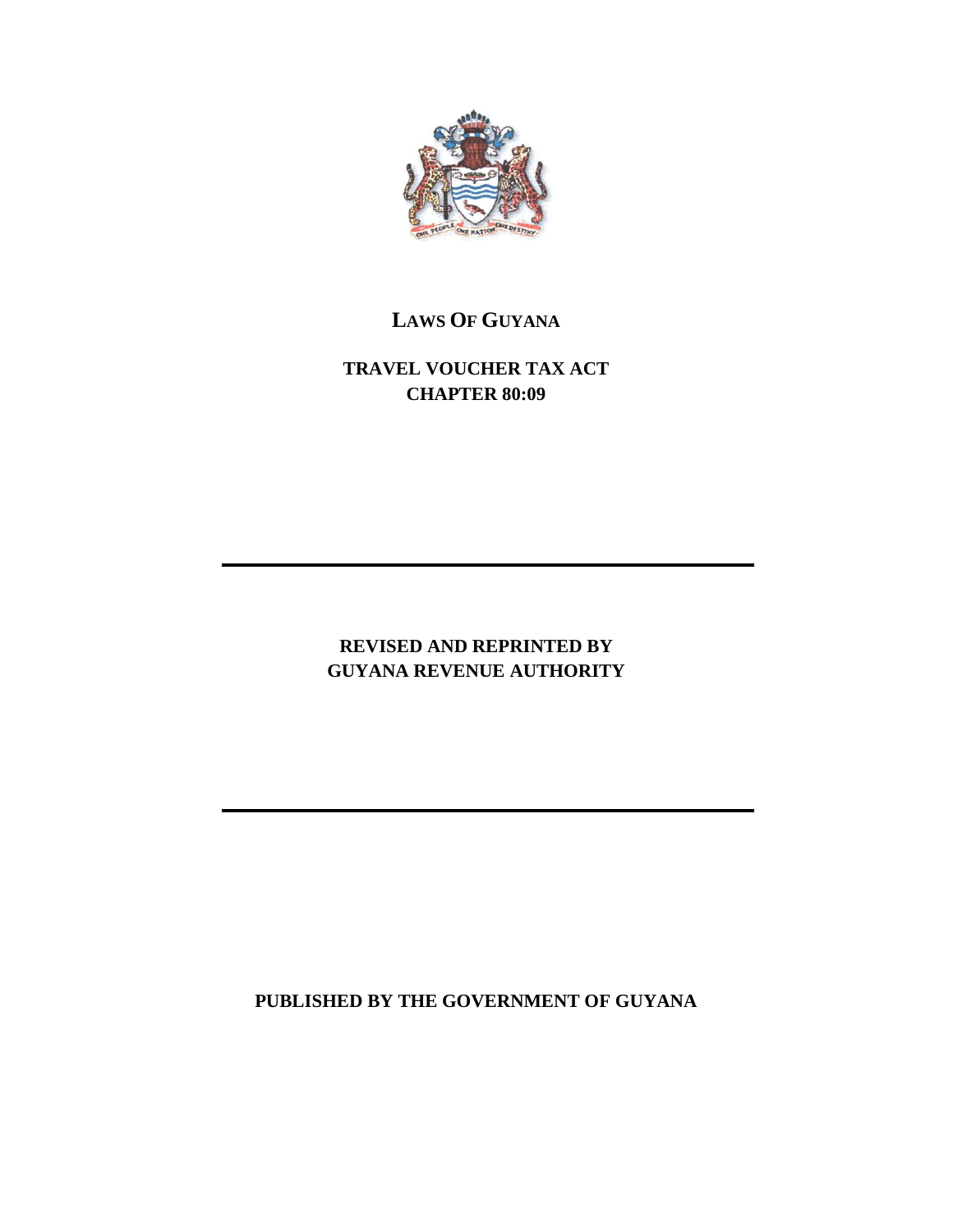## **LAWS OF GUYANA**

## **TRAVEL VOUCHER TAX ACT**

### **CHAPTER 80:09**

#### **AMENDED BY**

**ACT REGULATION ORDER** 14 of 1982 10 of 1973 58 of 1973 11 of 1983 65 of 1977 Revenue Authority Act 13 of 1996 26 of 1981 15 of 2003 9 of 1983 10 of 2017 10 of 1983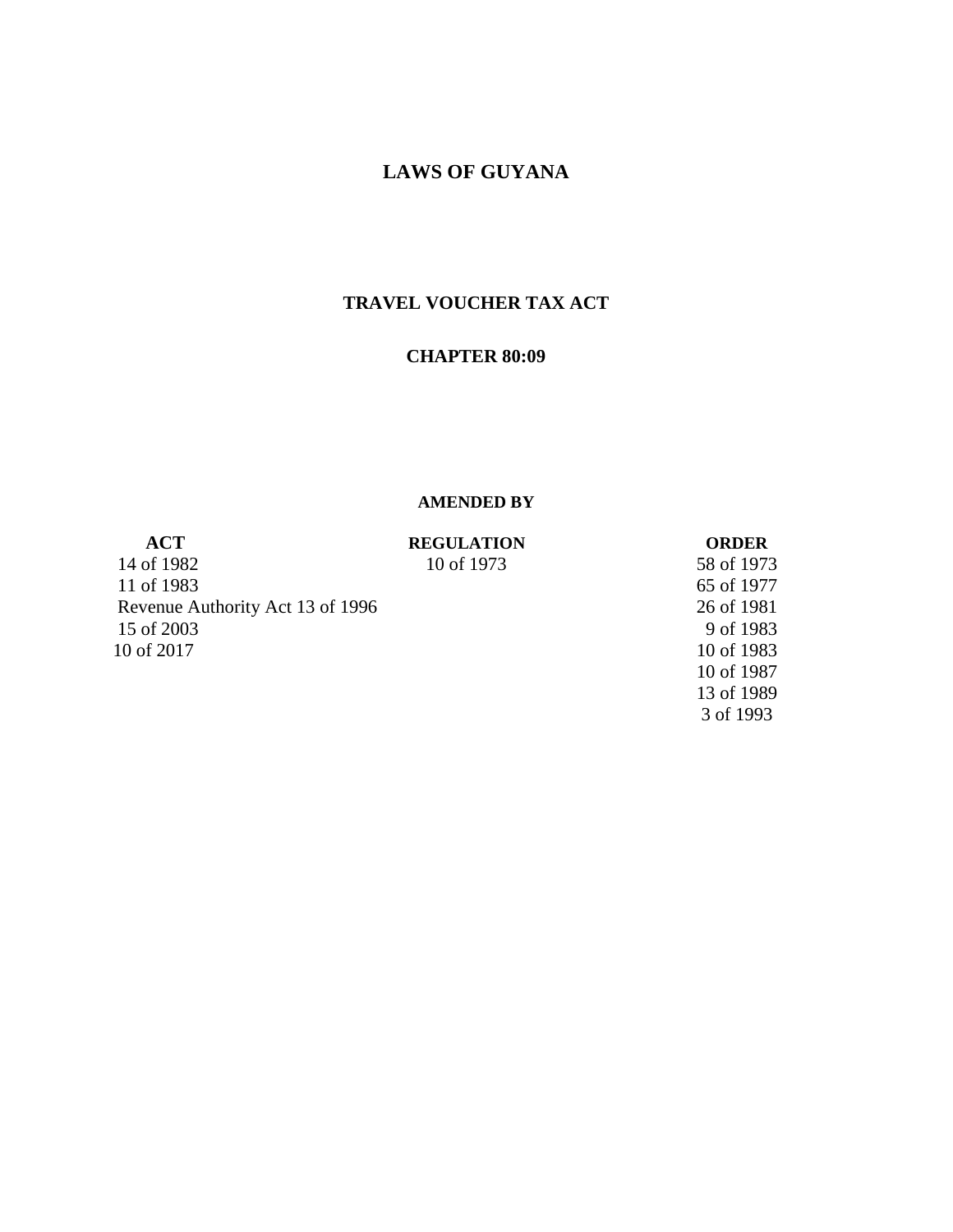## **CHAPTER 80:09**

## **TRAVEL VOUCHER TAX ACT**

## **ARRANGEMENT OF SECTIONS**

### **SECTION**

- 1. Short title.
- 2. Interpretation.
- 3. Imposition of Travel Voucher Tax.
- 4. National Assembly may confirm, amend or revoke order.
- 5. Care and management.
- 6. Promotion and approval of charter flights.
- 7. Issue of travel tickets.
- 8. Duty of Carrier or Charterer to collect Travel Voucher Tax.
- 9. Requirement for presentation of travel tickets.
- 10. Accounting for Travel Voucher Tax.
- 11. Offences.
- 12. Refunds.
- 13. Regulations.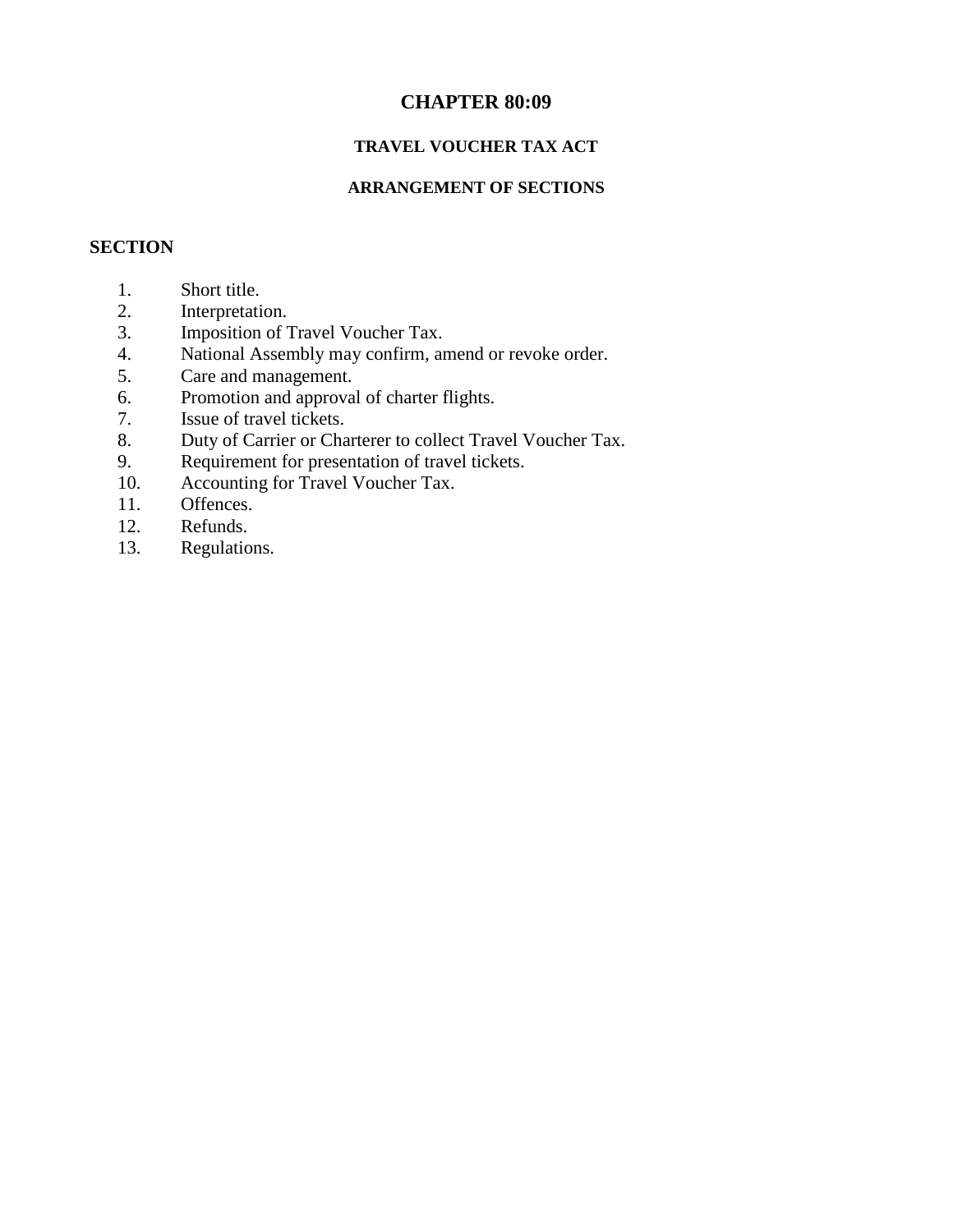# **LAWS OF GUYANA**

# **INDEX**

# **of**

# **SUBSIDIARY LEGISLATION**

# **TRAVEL VOUCHER TAX ORDER**

(O. 58/1973; 65/1977; 26/1981; 9/1983; 10 /1983; 10/1987; 13/1989; 3/1993)

# **TRAVEL VOUCHER TAX REGULATIONS**

(Reg. 10 / 1973)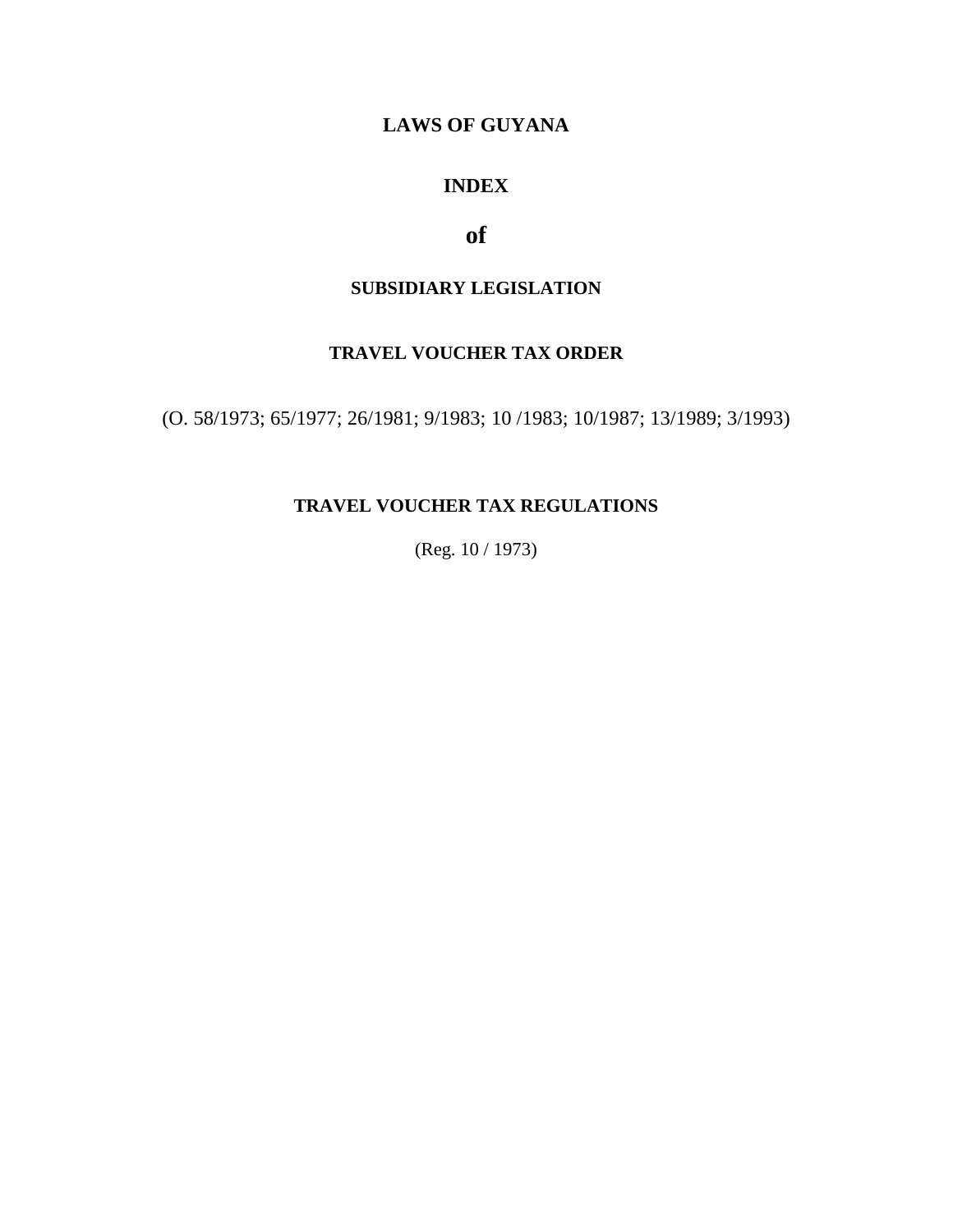### **CHAPTER 80:09**

### **GUYANA**

#### **TRAVEL VOUCHER TAX ACT**

## **An Act to provide for the imposition and collection in Guyana of a tax on travel used for the purpose of travel originating from Guyana.**

#### 12th June, 1973\*

| 1. |                 | This Act may be cited as the Travel Voucher Tax Act.                                                                                                                                                                                                                                                                                                                                                                                                                                                   | Short title.                  |
|----|-----------------|--------------------------------------------------------------------------------------------------------------------------------------------------------------------------------------------------------------------------------------------------------------------------------------------------------------------------------------------------------------------------------------------------------------------------------------------------------------------------------------------------------|-------------------------------|
| 2. | (1)             | In this $Act -$                                                                                                                                                                                                                                                                                                                                                                                                                                                                                        | Interpretation                |
|    |                 | "carrier" and "immigration officer" have the respective meanings assigned<br>to them in section 57 of the Tax Act;                                                                                                                                                                                                                                                                                                                                                                                     | c. 80:01                      |
|    | charter flight; | "charterer" means the person who sells, or otherwise disposes for the benefit of<br>persons in Guyana, the available passenger seats on an aircraft engaged in a                                                                                                                                                                                                                                                                                                                                       |                               |
|    |                 | "charter flight" means a flight from Guyana by an aircraft on a journey to a<br>particular place outside Guyana not being part of a scheduled journey between<br>Guyana and that place, and the passengers seats of which aircraft are allocated<br>only to the carriage of persons and their baggage from Guyana to that place;                                                                                                                                                                       |                               |
|    |                 | "Commissioner" means the Commissioner – General charged with the<br>administration of the Income Tax Act;                                                                                                                                                                                                                                                                                                                                                                                              | c. 81:01<br>s. 8 (13 of 1996) |
|    |                 | "flight crew" has the meaning assigned to it under section 56 (2) of the Tax Act;                                                                                                                                                                                                                                                                                                                                                                                                                      | 10 of 2017<br>Cap. 80:01      |
|    |                 | "scheduled journey" means one of a series of journeys which are undertaken<br>between the same two places and which together amount to a systematic service<br>operated in such a manner that the benefits thereof are available to members of the<br>public from time to time seeking to take advantage of it;                                                                                                                                                                                        |                               |
|    |                 | "travel ticket" means any written instrument issued within or outside Guyana<br>whereby a person on a journey from Guyana (other than by way of a vessel plying<br>daily in the carriage of persons between Guyana and Suriname) is entitled for such<br>purpose to be provided with transportation either from Guyana or from a place<br>outside Guyana, but does not for the purpose of section 3 include such an<br>instrument issued to a person for the purpose of his last journey to Guyana and |                               |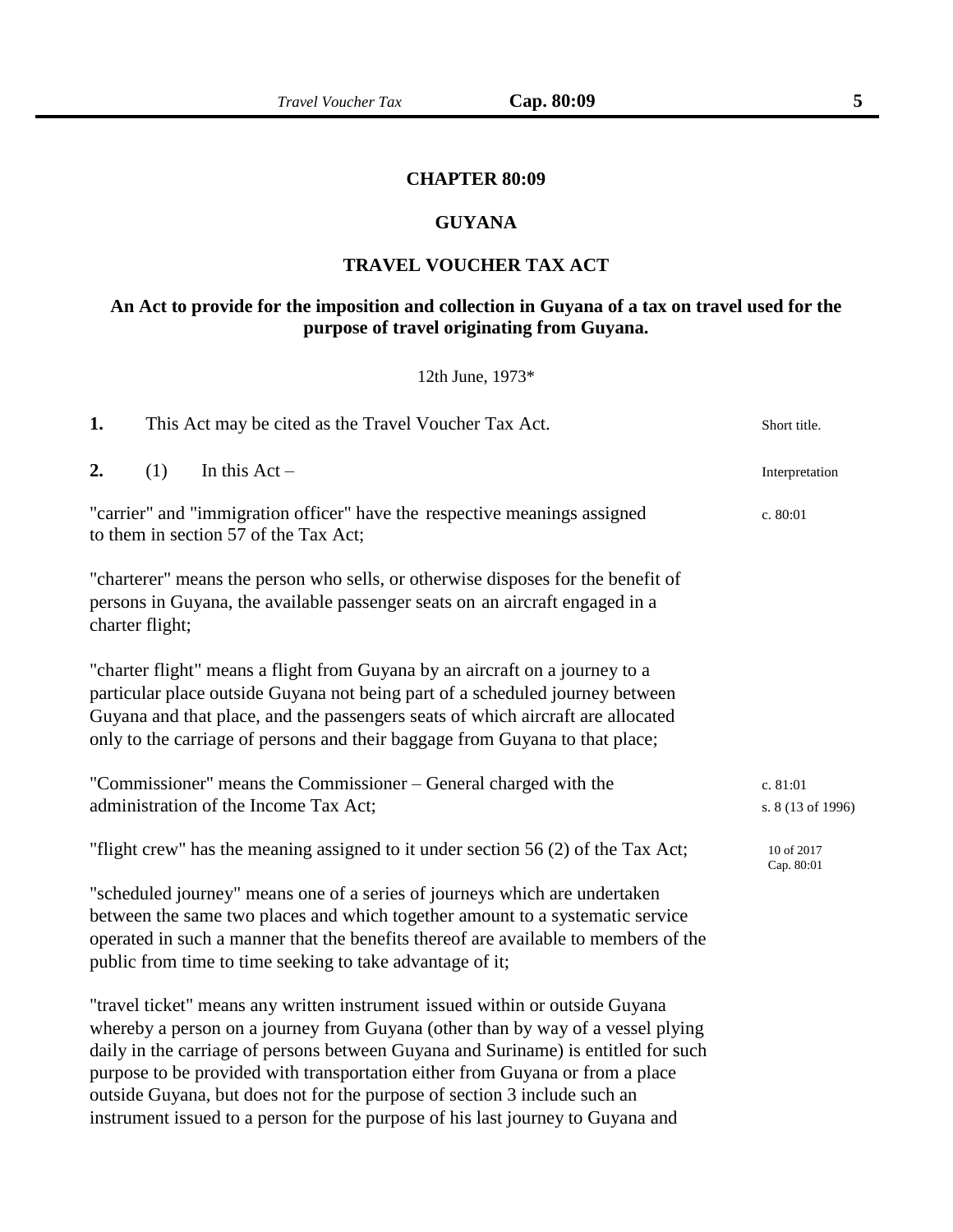| 6                                                 |    | Cap. 80:09 | Travel Voucher Tax                                                                                                                                                                                                                                                                                                                                                                                             |
|---------------------------------------------------|----|------------|----------------------------------------------------------------------------------------------------------------------------------------------------------------------------------------------------------------------------------------------------------------------------------------------------------------------------------------------------------------------------------------------------------------|
|                                                   |    |            | his onward journey therefrom or any re-written or re-issued document<br>thereof to the like effect.                                                                                                                                                                                                                                                                                                            |
|                                                   |    | (2)        | In this Act, the expression "journey from Guyana" means the<br>entire itinerary or route of travel commencing from Guyana,<br>whether involving one or more methods of transportation, and<br>terminating with the ultimate destination of the person making<br>the journey.                                                                                                                                   |
| Imposition of travel<br>voucher tax<br>11 of 1983 | 3. | (1)        | There shall be charged, levied and collected in respect of every<br>travel ticket a tax (hereinafter referred to as "travel voucher tax")<br>calculated on the fare for the journey from Guyana, the subject<br>matter of the ticket.                                                                                                                                                                          |
|                                                   |    | (2)        | For the purpose of subsection $(1)$ , the fare for the journey and the<br>amount to be paid in respect thereof as travel voucher tax shall be<br>specified in an order made by the Minister, which order may<br>contain such provisions as the Minister may consider necessary<br>or expedient for giving effect to the order including such<br>qualifications, exceptions and conditions as he may think fit. |
| 15 of 2003                                        |    | (2A)       | The Minister may by regulation provide specified exemptions<br>from tax with respect to classes of persons traveling for purposes<br>of diplomacy, military service, participation in official<br>delegations, (for example, sports, educational, or humanitarian),<br>or other similar causes.                                                                                                                |
| s. 8 (13 of 1996)                                 |    | (3)        | For the purpose of any proceedings under this Act, a statement<br>purporting to be under the hand of the Commissioner - General as<br>to what sum is payable as the fare for a particular journey from<br>Guyana shall be <b>prima facie</b> evidence of the sum on which the<br>respective travel voucher tax shall be calculated.                                                                            |
|                                                   |    | (4)        | In this section travel ticket includes a ticket which though issued<br>before the coming into force of this Act subsists thereat and at<br>which time the journey from Guyana, the subject matter of the<br>ticket, has not commenced.                                                                                                                                                                         |
| 11 of 1983                                        |    | (5)        | Where the amount to be paid as travel voucher tax is varied by an<br>order under subsection (2), the Minister may, by the same or a<br>subsequent order, specify that the variation shall have effect also<br>in respect of every travel ticket issued before the date on which<br>the order so specifying came into operation if on that date the                                                             |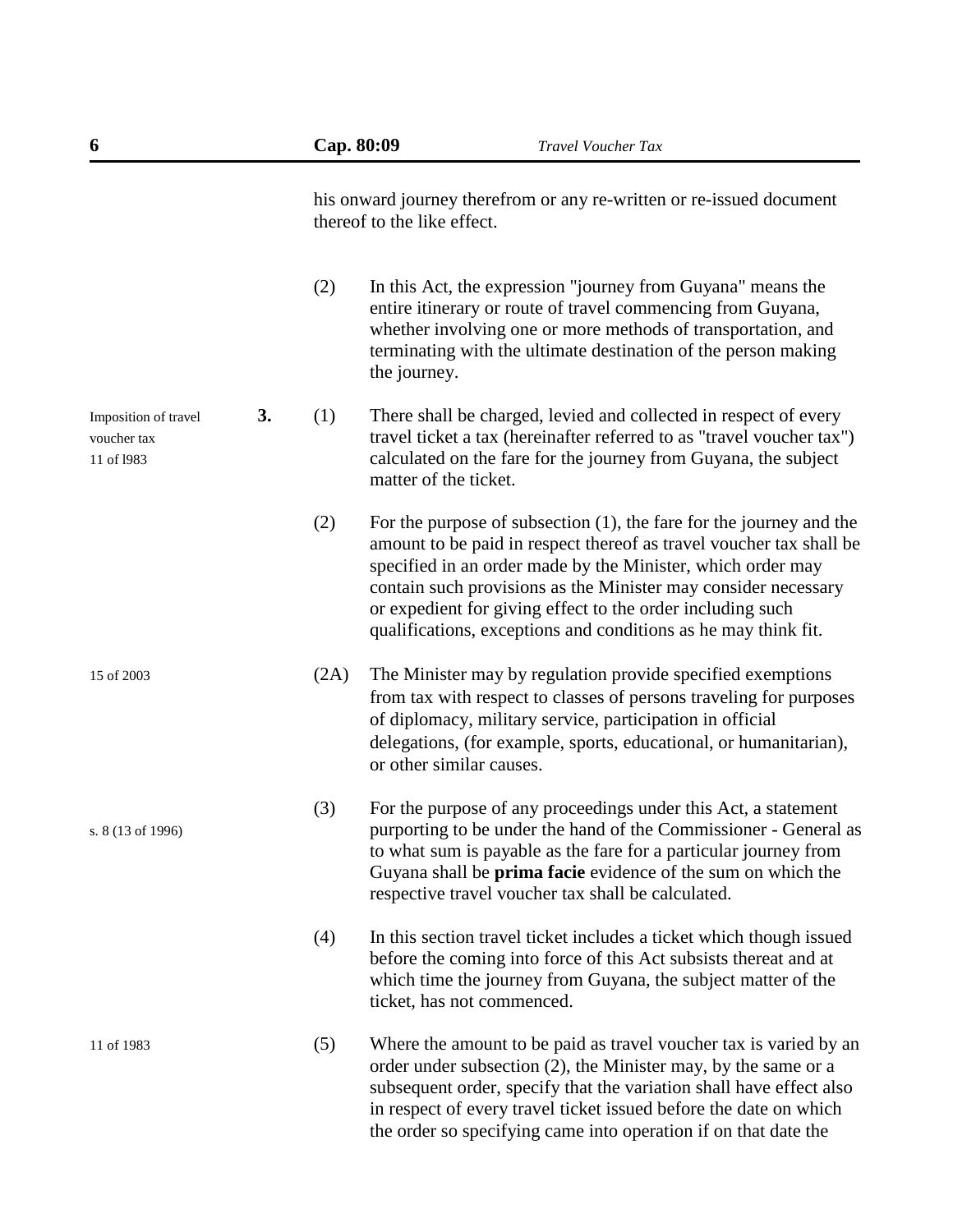travel ticket subsists and the journey from Guyana, the subject matter thereof, has not commenced.

- **4.** (1) Within twenty-one days of the publication in the Gazette of any National order made under subsection  $3(2)$  or  $(5)$ , the Minister shall lodge Assembly may with Clerk of The National Assembly a copy of the order and a confirm, amend notice of motion for the confirmation of the order by the Assembly. or revoke.
	- (2) As soon as practicable thereafter, the order shall be laid before the Assembly and the motion shall be moved therein.
	- (3) The National Assembly may by resolution confirm the order with or without amendment or may revoke it, and upon publication of the resolution in the Gazette the order shall, subject to the provisions of any other law, be subject to the terms of resolution.
	- (4) If within the period prescribed in subsection (1) the Minister does not lodge a copy of the order and the notice of motion as required by that subsection, the order shall ipso facto expire, but in the computation of such period no account shall be taken of any period during which Parliament is dissolved of prorogued or during which the National Assembly is adjourned for more than seven days.

**5.** The Travel Voucher Tax is under the care and management of the Care and Commissioner - General and the officers and persons appointed for the administration management. of any law under the administration or management of the Commissioner - General and s. 8 (13 of 1996) in whose name all proceedings for the enforcement of this Act or the recovery of travel voucher tax shall be instituted.

**6.** Without prejudice to the provisions of section 10 (3), no person shall provide Promotion and or operate a charter flight from Guyana or be concerned in the sales to persons in approval of Guyana of available passenger seats on an aircraft engaged in the flight, unless chartered flights. approval for the arrival in and departure from Guyana of the aircraft, including the sale of tickets in respect of the flight, has been obtained in the prescribed manner which approval is subject to such terms and conditions as may be prescribed.

**7.** No carrier or charterer shall provide or cause to be provided to a person Issue of travel transportation for a journey from Guyana unless that person is in possession of a tickets. travel ticket which specifies –

- (a) the name of that person;
- (b) the furthest point of travel and the ultimate destination of that person as

11 of 1983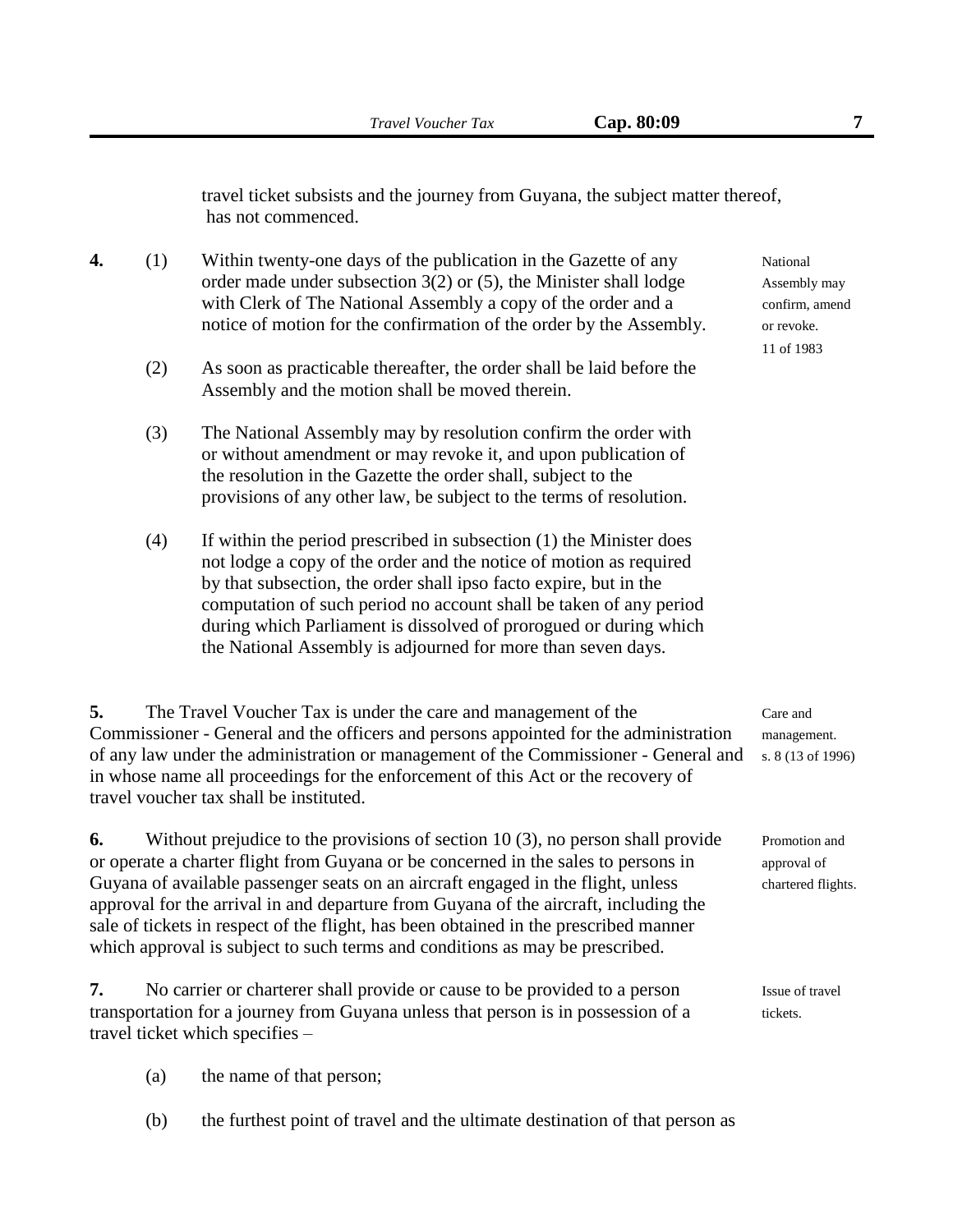are the subject matter of the ticket, and

(c) the amount normally payable as the fare for the journey, the subject matter of the ticket.

Duty of carrier **8.** (1) Every carrier or charterer who issues after the coming into force or Charterer to of this Act, or, in respect of a travel ticket issued prior thereto, collect travel gives effect to a travel ticket to which section 3 applies shall at voucher tax. the time of issuing the ticket or giving effect thereto, as the case (10 of 2017) may be, collect in respect of that ticket from the person named therein the travel voucher tax payable pursuant to that section and upon payment of the tax the carrier or charterer shall indicate on the travel ticket in the prescribed manner the fact that the amount of travel voucher tax as been paid.

- (2) Without prejudice to subsection (1) every carrier or charterer who undertakes under a travel ticket to which section 3 applies to provide transportation by air or sea from a place outside Guyana to a person travelling on a journey from Guyana shall indicate on the travel ticket to be presented by that person on his leaving Guyana the fact that the amount of travel voucher tax has been paid in respect of that part of the journey for which such transportation will be provided.
- (3) Where the Minister specifies under section 3 (5) that any variation of travel voucher tickets tax shall have effect also in respect of travel issued before the date on which the order so specifying came into operation,
	- (a) if as a result of such order any additional amount has become payable as travel voucher tax in respect of any travel ticket, the carrier or charterer who issued the travel ticket shall, at the time of giving effect to the travel ticket collect from the person named therein the additional amount so payable and upon payment of the same, the carrier or charterer shall indicate on the travel ticket in the prescribed manner the fact that the additional amount of travel voucher tax has been paid;
- (b) if as a result of such order the amount paid as travel voucher tax in respect of a travel ticket is in excess of the amount that is required to be paid as travel voucher tax in respect of that travel ticket, the amount so paid in excess s. 8 (13 of 1996) shall be refunded by the Commissioner - General on application being made therefor in the prescribed manner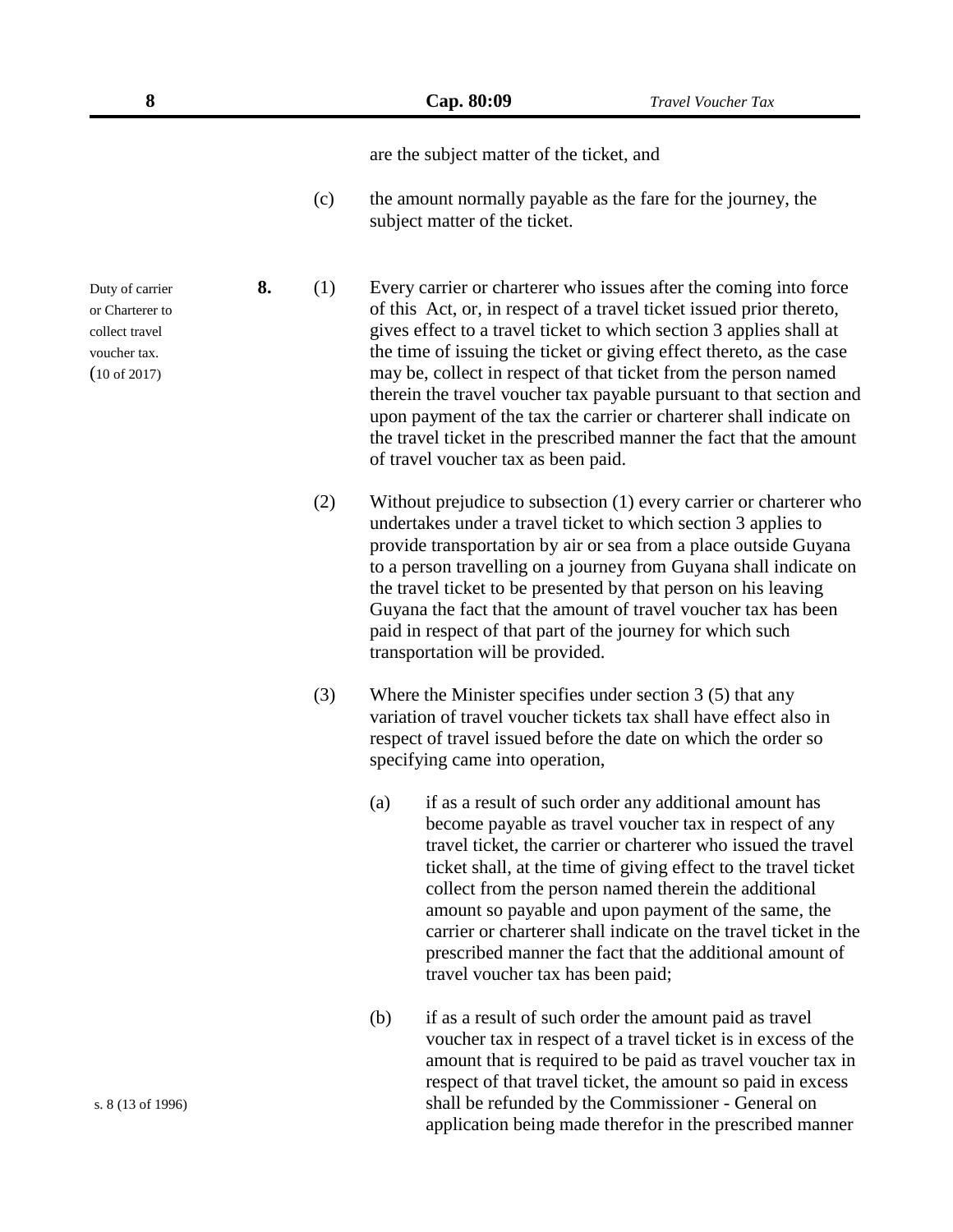by the person named in the travel ticket.

- (4) (a) The Commissioner-General may appoint such number of collection agents as he deems necessary for the purpose of collecting and remitting travel voucher tax.
	- (b) Where a carrier or charterer fails to remit travel voucher tax when it becomes due and payable the carrier or charterer commits an offence and shall be liable to a fine under section 10(1A)(a) ant to the forfeiture of the bond executed under paragraph (e).
	- (c) Travel voucher tax may be paid to the Commissioner-General or to the agents of the Commissioner-General in accordance with section  $10(1)$ .
	- (d) Where a collection agent fails to remit travel voucher tax within the time determined by the Commissioner-General or prescribed by regulations the collection agent shall be liable to the same penalty under section 10(1A)(a).
	- (e) No carrier or charterer shall operate an aircraft in Guyana unless a bond to ensure payment of travel voucher tax is given in a sum determined by the Commissioner-General.
- **9.** (1) Subject to subsection (3), every person on leaving Guyana as a Requirement for passenger on an aircraft or ship shall present his travel ticket to presentation of. an immigration officer for inspection by him at such place where travel tickets that person is commencing his journey from Guyana.
	- (2) Subject to subsection (3), an immigration officer shall, without 11 of 1983 prejudice to any other remedy provided by this Act, refuse to grant permission for a person to leave Guyana if the travel ticket presented by that person does not indicate thereon as required by section 8 that the total amount of travel voucher tax payable in respect thereof has been paid and the officer may for the purpose of enforcing his refusal take any necessary measures, including the use with any assistance of such force as is reasonably justifiable in the circumstances.
	- (3) An immigration officer may grant permission for a person to leave Guyana without the production by him of a travel ticket bearing an indication that travel voucher tax thereon has be paid if the officer is satisfied that the person is the holder of a travel ticket to which section 3 does not apply or that the person is exempt from the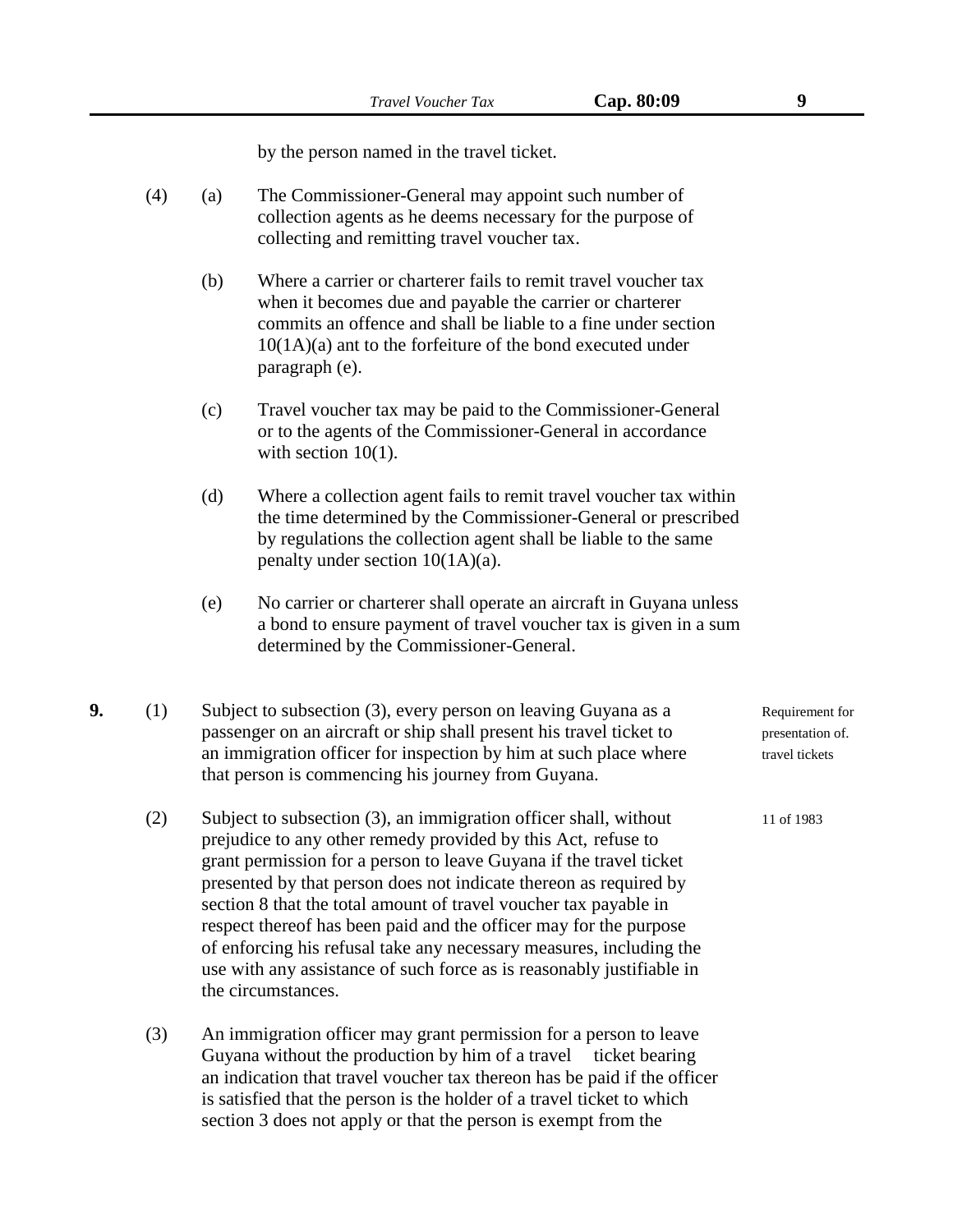| 10                                                                   |     |      | Cap. 80:09 | <b>Travel Voucher Tax</b>                                                                                                                                                                                                                                                                                                                                                                                                                                                                                                                                                                                                                                                                                                            |
|----------------------------------------------------------------------|-----|------|------------|--------------------------------------------------------------------------------------------------------------------------------------------------------------------------------------------------------------------------------------------------------------------------------------------------------------------------------------------------------------------------------------------------------------------------------------------------------------------------------------------------------------------------------------------------------------------------------------------------------------------------------------------------------------------------------------------------------------------------------------|
|                                                                      |     |      | section.   | payment of travel voucher tax by virtue of an order made under that                                                                                                                                                                                                                                                                                                                                                                                                                                                                                                                                                                                                                                                                  |
| Accounting for<br><b>Travel Voucher</b><br>Tax.<br>s. 8 (13 of 1996) | 10. | (1)  |            | All monies collected as travel voucher tax by a carrier or charterer<br>is due and payable to the Commissioner - General at the time when the<br>tax shall have been collected in accordance with section 8 from the<br>holders of the travel tickets in respect of which the tax was paid<br>except that regulations may provide either generally or in any case for<br>payment of monies by installments or periodically or within such<br>period, including the payment of the additional sum as interest on<br>the monies as are not paid by the prescribed time.                                                                                                                                                                |
| 14 of 1982<br>s. 8 (13 of 1996)                                      |     | (IA) | (a)        | Where a carrier or charterer fails to pay to the Commissioner<br>- General monies collected as travel voucher tax within the times<br>prescribed by the regulations made under this Act, he shall, in<br>addition to such travel voucher tax become liable to pay to<br>the Commissioner - General a sum of fifteen percent of such<br>travel voucher tax or five hundred dollars, whichever is greater,<br>and a further sum of fifty dollars per day for each day for which<br>the travel voucher tax has not been paid to the Commissioner<br>- General commencing on the second day following the day on<br>which the tax became due, and such additional sums shall be<br>recoverable in the same manner as travel voucher tax. |
| s. 8 (13 of 1996)                                                    |     |      | (b)        | The Commissioner - General may for any good cause shown<br>remit, wholly or in part, the additional sums payable by a carrier<br>or charterer under paragraph (a).                                                                                                                                                                                                                                                                                                                                                                                                                                                                                                                                                                   |
|                                                                      |     | (2)  |            | A charterer shall, for the purposes of his accounting for travel voucher<br>tax in respect of a charter flight, be presumed to have disposed of,<br>for a journey from and to Guyana, such numbers of seats as there<br>are for the carriage of passengers in the aircraft.                                                                                                                                                                                                                                                                                                                                                                                                                                                          |
| s. 8 (13 of 1996)                                                    |     | (3)  |            | Where the charterer satisfies the Commissioner - General that the<br>number of seats sold for the charter flight was less than those<br>available on the aircraft for the carriage of passengers the liability<br>of the charterer for travel voucher tax in respect of that flight is<br>reduced by the number of seats remaining unsold.                                                                                                                                                                                                                                                                                                                                                                                           |
| C. 82:01                                                             |     | (4)  |            | The proper officer within the meaning of the Customs Act may<br>withhold clearance thereunder of any ship or aircraft transporting<br>persons from Guyana if he is not satisfied that adequate<br>arrangements have been made for the payment of any amount of<br>travel voucher tax for which a carrier or charterer is accountable                                                                                                                                                                                                                                                                                                                                                                                                 |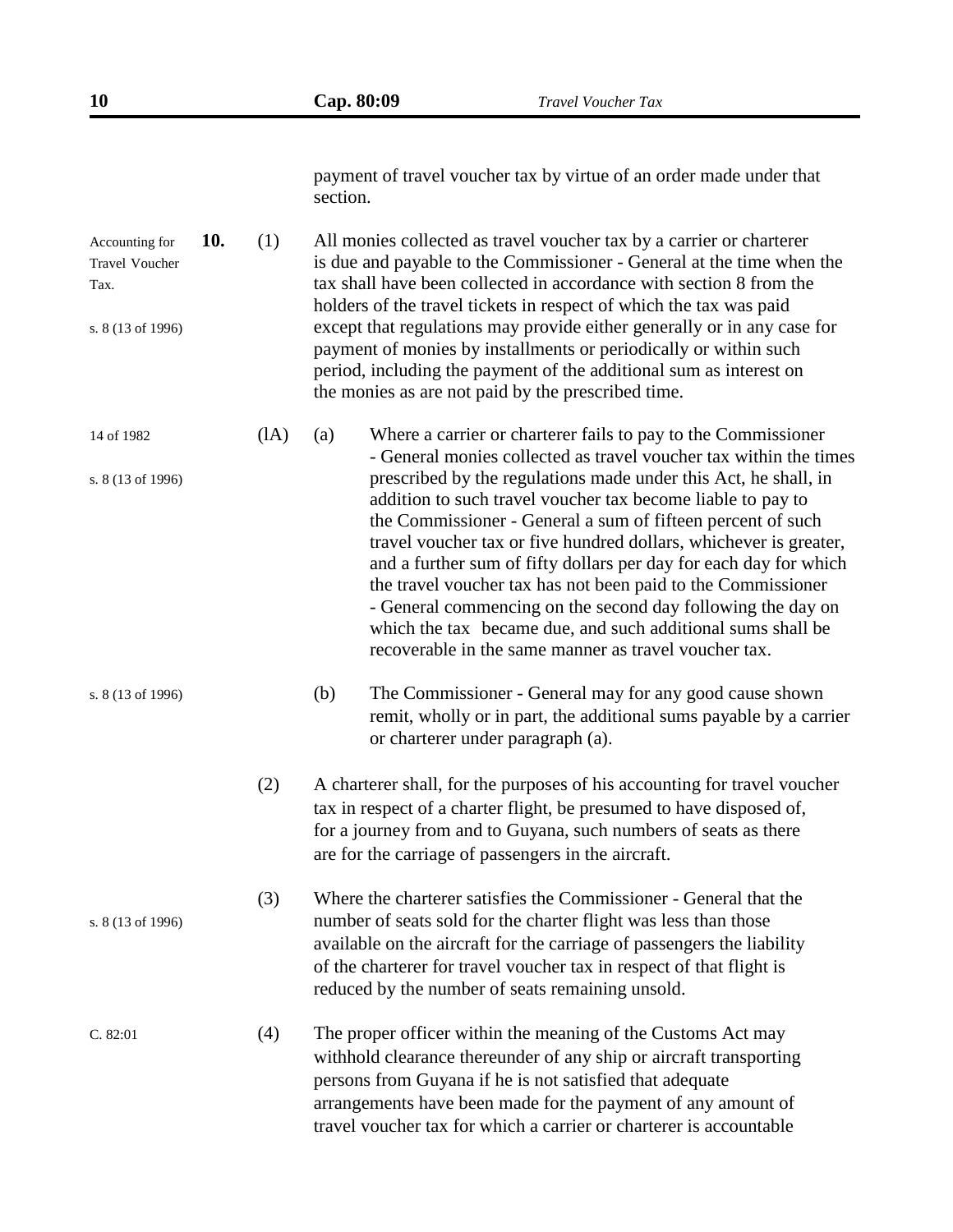in respect of such persons.

| (5) | Every carrier and charterer shall in relation to travel voucher tax |
|-----|---------------------------------------------------------------------|
|     | keep such records and furnish such accounts and returns in such     |
|     | form and manner and at such times as may be prescribed.             |

| 11. | $(1)$ If any person – | Offences |
|-----|-----------------------|----------|
|     |                       |          |

- (a) is knowingly concerned in, or in taking of steps in or outside Guyana with a view to, the fraudulent evasion by him or any other person of travel voucher 11 of 1983 tax;
- (b) with intent to deceive, for the purposes of this Act produces, furnishes, sends or otherwise makes use of any book, account, return or other document, which is false in a material particular;
- (c) in furnishing any information for the purposes of enabling the provisions of this Act to be carried out makes any statement which he knows to be false in a material particular, or recklessly makes any statement which is false in a material particular; or
- (d) is in breach of any of the restrictions or requirements imposed by or under sections 6, 7, 8, 9 or subsection (2) of this section, such person is liable on summary conviction to a fine of two thousand five hundred dollars and to imprisonment for a term of two years.
- (2) A person who returns to Guyana within a period not exceeding six months from the date of his last departure therefrom may, upon his arrival in Guyana, required by an immigration officer to produce in addition to his travel document, the travel ticket by which the departure was effected and if an examination of the travel document discloses that consequent upon his said departure from 11 of 1983 Guyana to the furthest point of travel indicated on the travel ticket the person proceeded otherwise than by a vessel plying daily from that point or, by road, within a period of fourteen days upon his arrival at that point to another place not being within the itinerary covered by that ticket (being a ticket to which section 3 applies) it shall be presumed unless the contrary is proven by such person that he had incurred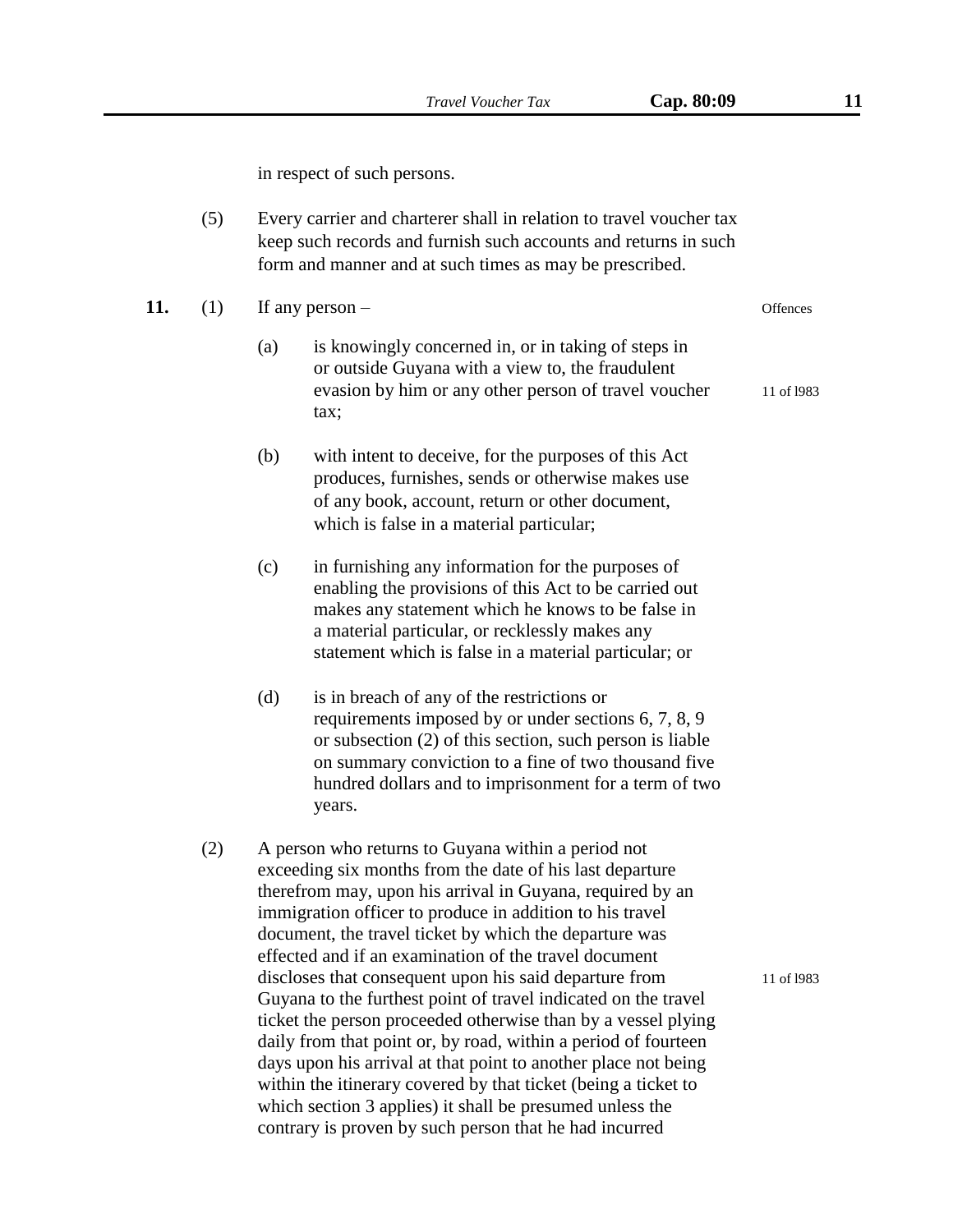|                              |     | (3) | Where a person against whom a presumption has arisen<br>pursuant to subsection (2) has not made payment within<br>fourteen days of his return, as referred to in that subsection,<br>of the additional sum incurred as travel voucher tax by<br>reason of that presumption, in any proceedings against that<br>person for an offence under this Act oral evidence of the<br>disclosure giving rise to such presumption may be given<br>and it shall be presumed for the purposes of such<br>proceedings, unless the contrary is proven by that person,<br>that he has fraudulently evaded the payment of the tax. |
|------------------------------|-----|-----|-------------------------------------------------------------------------------------------------------------------------------------------------------------------------------------------------------------------------------------------------------------------------------------------------------------------------------------------------------------------------------------------------------------------------------------------------------------------------------------------------------------------------------------------------------------------------------------------------------------------|
| s. 8 (13 of 1996)            |     | (4) | Any proceedings for an offence punishable under this Act<br>may, notwithstanding anything to the contrary in the<br>Summary Jurisdiction Acts, be taken at any time within<br>twelve months from the date on which evidence sufficient<br>in the opinion of the Commissioner - General proceedings comes<br>to the knowledge of the Commissioner - General or where the<br>person in question was outside Guyana at the date last mentioned<br>within twelve months from the date on which he first arrived in<br>Guyana whichever period last expires.                                                           |
| s. 8 (13 of 1996)            |     | (5) | For the purposes of subsection (4) a certificate of the<br>Commissioner - General as the date on which such evidence as<br>aforesaid came to the knowledge of the Commissioner - General<br>shall be conclusive evidence thereof.                                                                                                                                                                                                                                                                                                                                                                                 |
| s. 8 (13 of 1996)            |     | (6) | A court by which any person is convicted for an offence<br>against the provisions of this Act may, in addition to any<br>penalty prescribed for such offence, order the payment to<br>the Commissioner - General by that person of any travel voucher<br>tax which would have been due and payable had that offence not<br>been committed.                                                                                                                                                                                                                                                                        |
| Refunds<br>s. 8 (13 of 1996) | 12. | (1) | Any person who proves to the satisfaction of the Commissioner<br>- General that he has paid travel voucher tax in excess of the<br>amount which he is required to pay pursuant to this Act is<br>entitled to have the amount so paid in excess refunded and the<br>Commissioner - General shall make the refund accordingly.                                                                                                                                                                                                                                                                                      |
|                              |     | (2) | Any carrier or charterer who has satisfied a claim for a                                                                                                                                                                                                                                                                                                                                                                                                                                                                                                                                                          |

(2) Any carrier or charterer who has satisfied a claim for a refund of monies in respect of an unused travel ticket or unused service and in respect of which travel voucher tax was collected may make a refund of the tax to the person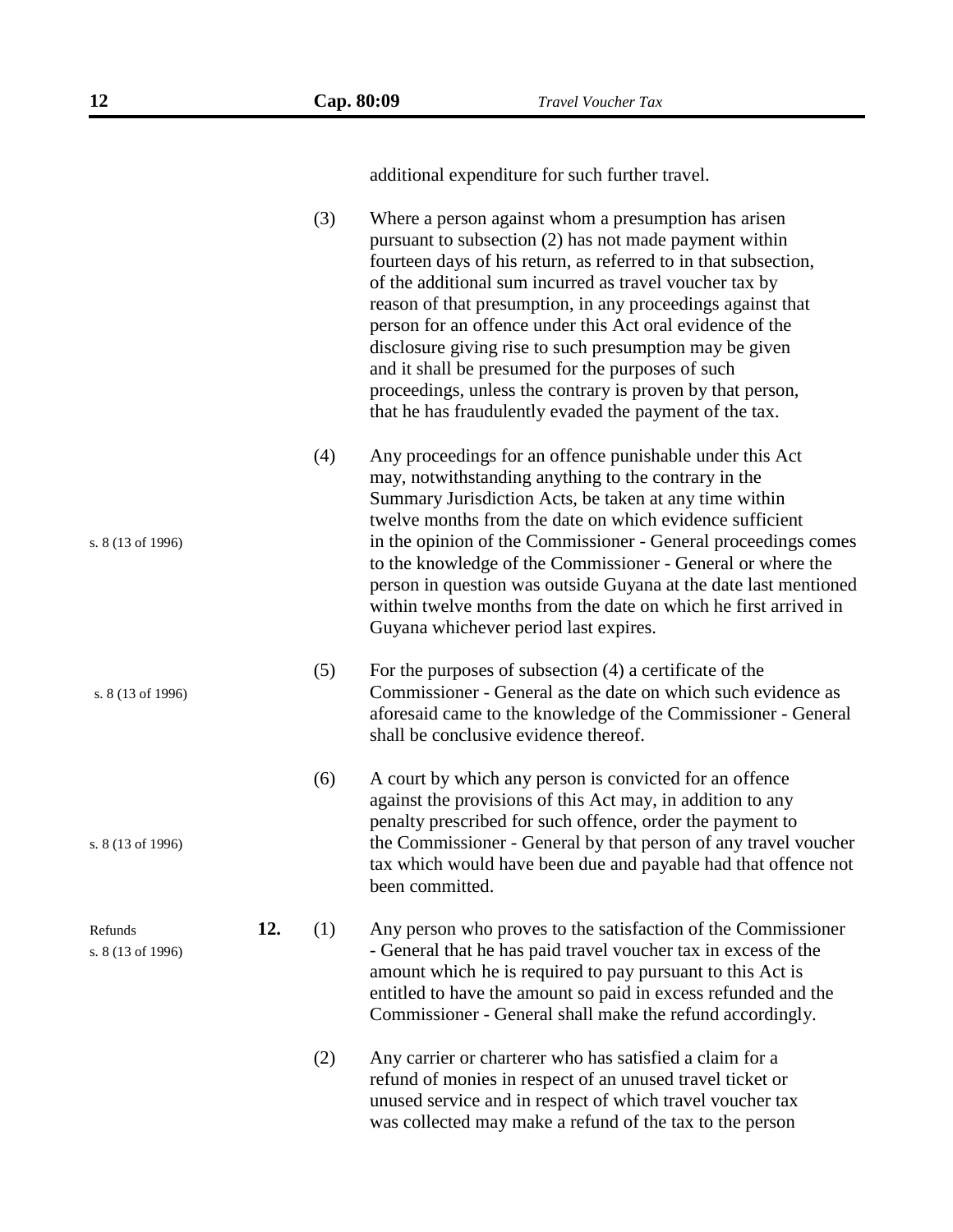|     |     |     |                            | <b>Travel Voucher Tax</b>                                                                                                                                                                                                                                                                                                                                                                            | Cap. 80:09 | 13                               |
|-----|-----|-----|----------------------------|------------------------------------------------------------------------------------------------------------------------------------------------------------------------------------------------------------------------------------------------------------------------------------------------------------------------------------------------------------------------------------------------------|------------|----------------------------------|
|     |     |     | for travel voucher tax.    | named in the ticket in such proportion as the amount of<br>money refunded under the ticket bears to its original cost<br>and the refund of tax shall, if the Commissioner – General is<br>satisfied that the refund of monies in respect of the travel ticket<br>was made in accordance with accepted commercial practice, be<br>given effect to computing the liability of the carrier or charterer |            | s. 8 (13 of 1996)                |
|     | (3) |     |                            | No claim for a refund under his Section shall be entertained<br>if made after the expiration of three months from the date<br>on which the validity of the ticket expires.                                                                                                                                                                                                                           |            |                                  |
| 13. | (1) |     | of the following matters – | The Minister may make regulations providing for any<br>matter for which provision appears to him necessary for the<br>purpose of giving effect to the provisions of this Act and of<br>enabling the Commissioner - General to discharge his functions<br>thereunder and, in particular, but without prejudice to the<br>generality of the foregoing, may make regulations for all or any             |            | Regulations<br>s. 8 (13 of 1996) |
|     |     | (a) |                            | the keeping and production to such persons as may<br>be prescribed, and inspection by them of records<br>and other documents used by or belonging to any<br>person, for the purpose of ascertaining whether<br>travel voucher tax has been paid and accounted for<br>in accordance with this Act;                                                                                                    |            |                                  |
|     |     | (b) |                            | the circumstances and conditions relating to the<br>approval for the operation of charter flights; and                                                                                                                                                                                                                                                                                               |            |                                  |
|     |     | (c) |                            | anything required to be prescribed by this Act.                                                                                                                                                                                                                                                                                                                                                      |            |                                  |
|     | (2) |     |                            | There may be annexed to the breach of any regulation, upon<br>summary conviction therefor, a penalty of one thousand dollars.                                                                                                                                                                                                                                                                        |            |                                  |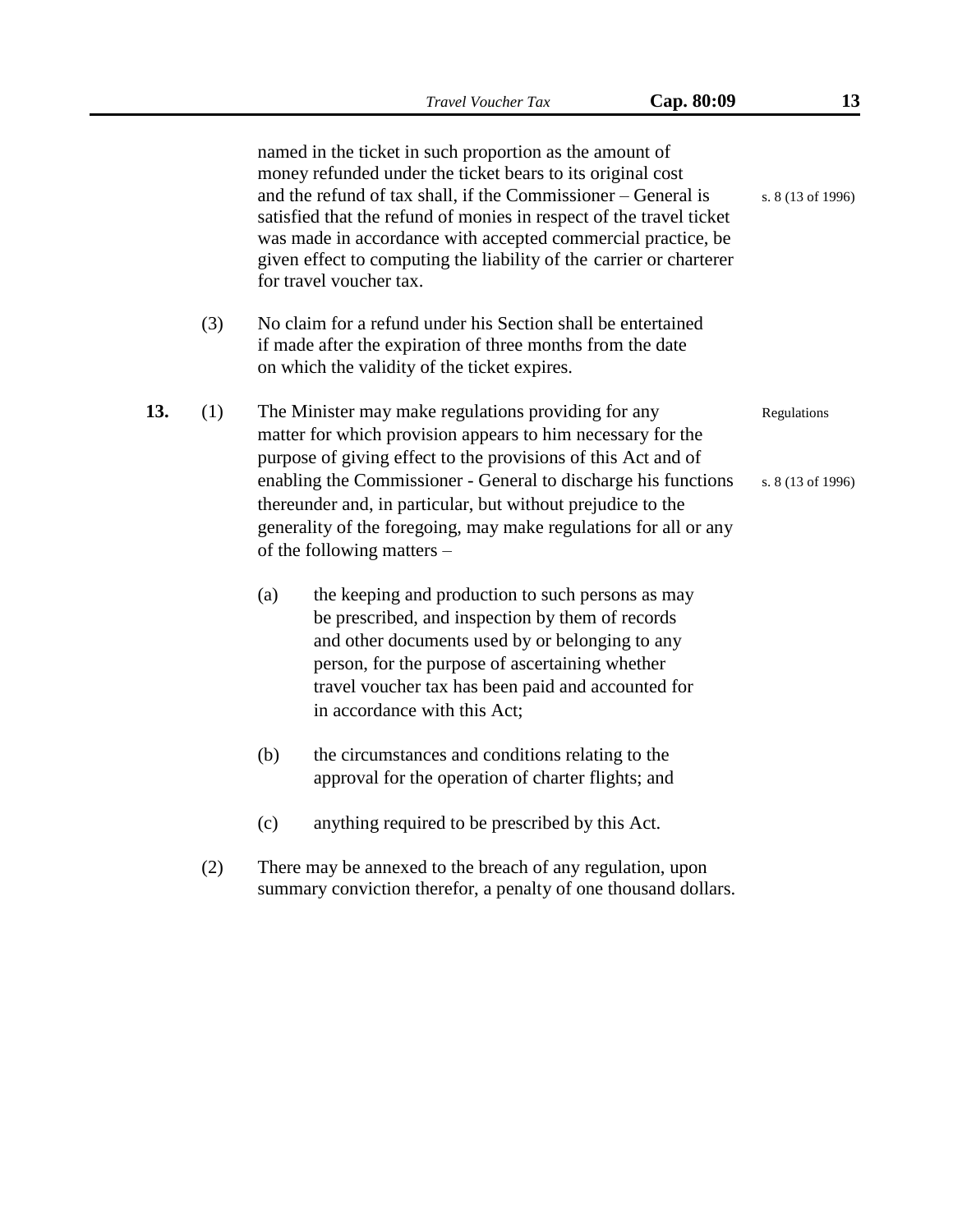price for a ticket for that flight as provided by the

## **SUBSIDIARY LEGISLATION**

| O.58/1973      | <b>TRAVEL VOUCHER TAX ORDER</b><br>made under section 3 |        |       |                                                                                                                                                                                                                                                                                                                                                          |  |  |
|----------------|---------------------------------------------------------|--------|-------|----------------------------------------------------------------------------------------------------------------------------------------------------------------------------------------------------------------------------------------------------------------------------------------------------------------------------------------------------------|--|--|
| Citation       | 1.                                                      |        |       | This Order may be cited as the Travel Voucher Tax Order and shall<br>come into force on 16th June, 1973.                                                                                                                                                                                                                                                 |  |  |
| Interpretation | 2.                                                      |        |       | In this Order, "fare for the journey" means -                                                                                                                                                                                                                                                                                                            |  |  |
|                |                                                         | (a)    |       | in relation to a ticket providing for air transportation or for<br>transportation by an ocean going vessel by a carrier the sum of<br>money which, in respect of the particular journey, the subject<br>matter of the ticket, would, having regard to –                                                                                                  |  |  |
|                |                                                         | (i)    |       | the services to be provided for the traveller;                                                                                                                                                                                                                                                                                                           |  |  |
|                |                                                         | (ii)   |       | the distance and route of travel; and                                                                                                                                                                                                                                                                                                                    |  |  |
|                |                                                         |        | (iii) | the duration of the validity of the ticket, be normally<br>payable by a passenger of the aircraft, or of such vessel,<br>as the case may be, to the carrier without regard being had<br>to any discounts allowed to the passenger:                                                                                                                       |  |  |
|                |                                                         | $is -$ |       | Providing that where the person entitled to travel under the ticket                                                                                                                                                                                                                                                                                      |  |  |
|                |                                                         | (i)    |       | required to pay a sum in excess of that which would<br>normally be payable by him, by reason of certain<br>additional services having to be provided for him by the<br>carrier due to his illness the amount so paid in excess<br>shall be disregarded in calculating the amount of travel<br>voucher tax payable by him;                                |  |  |
|                |                                                         | (ii)   |       | a person undertaking the particular journey for the<br>purpose of attending an educational institution outside<br>Guyana at which he is enrolled as a student, any discount<br>or concession allowed such person by reason thereof on<br>the fare for the journey shall be allowed for the purpose of<br>the charging and levying of travel voucher tax; |  |  |
|                |                                                         |        | (b)   | in relation to a ticket issued by a charterer<br>providing for transportation on a charter flight, the                                                                                                                                                                                                                                                   |  |  |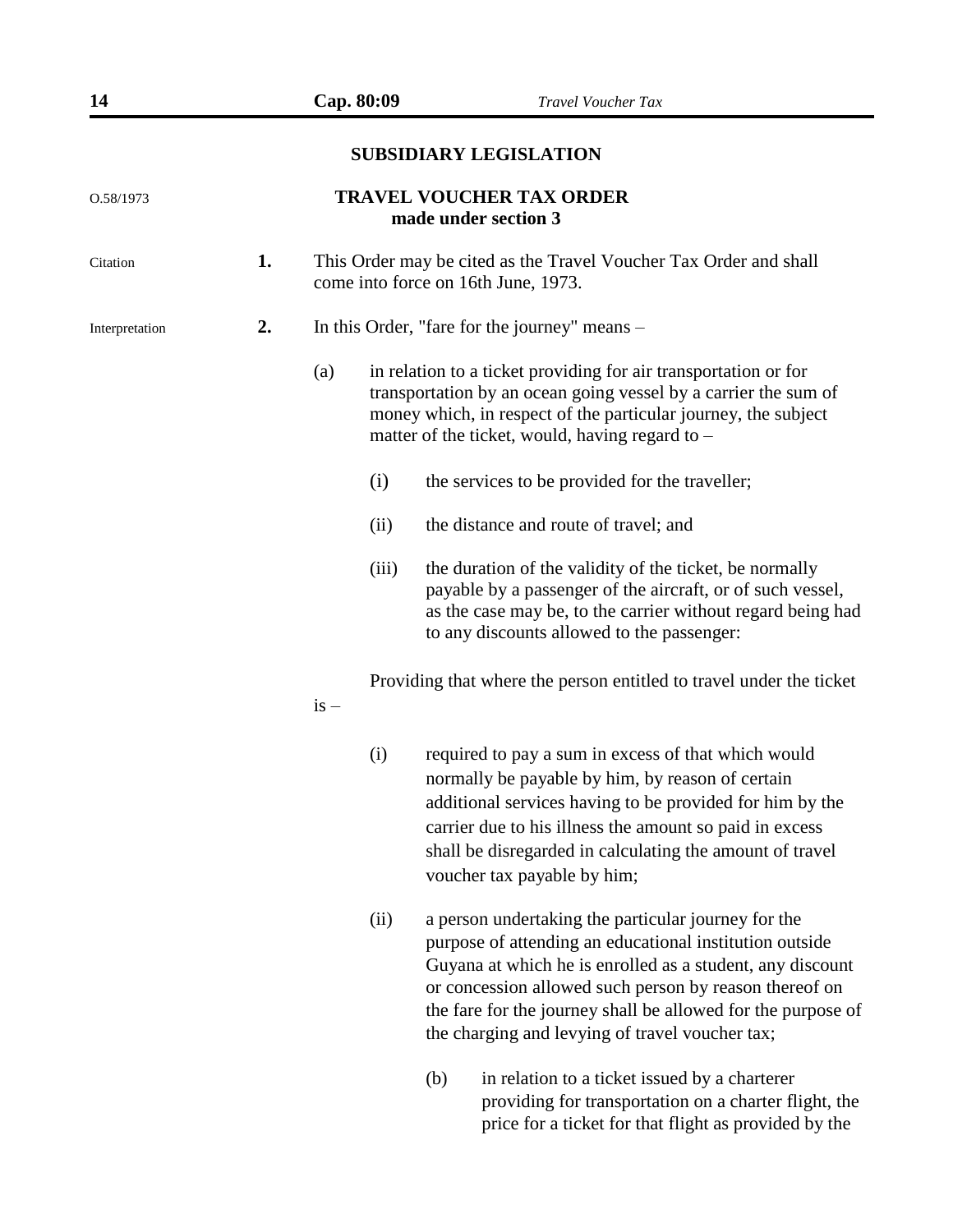|    |     | Cap. 80:09<br>Travel Voucher Tax                                                                                                                                                                                                                                                                                                                                                                                                                                                                                                                             | 15                                           |
|----|-----|--------------------------------------------------------------------------------------------------------------------------------------------------------------------------------------------------------------------------------------------------------------------------------------------------------------------------------------------------------------------------------------------------------------------------------------------------------------------------------------------------------------------------------------------------------------|----------------------------------------------|
|    |     | competent authority in accordance with regulations made for<br>the purposes of section 6 of the Act.                                                                                                                                                                                                                                                                                                                                                                                                                                                         |                                              |
| 3. |     | Travel Voucher Tax shall be charged, levied and collected in respect of a<br>travel ticket at the rate of fifteen per cent of the fare of the journey, the subject matter<br>of the ticket but where the travel ticket is in respect of a journey being undertaken by a<br>person who is exempt from the payment of travel tax imposed by Section 57 of the<br>Tax Act, other than by virtue of subsection $(3)(g)$ of that Section, no Travel Voucher<br>Tax shall be charged, levied or collected in respect of the travel ticket. .                       | Rate of Tax                                  |
|    |     | <b>TRAVEL VOUCHER TAX REGULATIONS</b><br>made under section 13                                                                                                                                                                                                                                                                                                                                                                                                                                                                                               | Reg. 10/1973                                 |
| 1. |     | These Regulations may be cited as the Travel Voucher Tax Regulations.                                                                                                                                                                                                                                                                                                                                                                                                                                                                                        | Citation.                                    |
| 2. |     | In these Regulations $-$                                                                                                                                                                                                                                                                                                                                                                                                                                                                                                                                     | Interpretation                               |
|    |     | "accounting period" means that period in every month extending from the first<br>day to the 15th day (inclusive) or from the 16th day to the last day of the month,                                                                                                                                                                                                                                                                                                                                                                                          |                                              |
|    |     | "carrier" means any person whose business is that of transporting passengers by<br>ship or aircraft from or to Guyana;                                                                                                                                                                                                                                                                                                                                                                                                                                       |                                              |
|    |     | "Commissioner" includes any person who the Commissioner – General in<br>writing appoints to carry out any of the functions conferred upon him by these<br>Regulations;                                                                                                                                                                                                                                                                                                                                                                                       | s. 8 (13 of 1996)                            |
|    |     | 'travel agent" means any person other than a carrier or charterer who in the<br>course of business sells to members of the public travel tickets providing for<br>transportation by a carrier.                                                                                                                                                                                                                                                                                                                                                               |                                              |
| 3. | (1) | An application under section 6 of the Act by a person for approval to<br>operate a charter flight shall be submitted in triplicate to the Director<br>of Civil Aviation not less than twenty-one days prior to the arrival or<br>departure, as the case may be, of the aircraft engaged in the flight<br>except that if the Director is satisfied that the reason for an application<br>not being submitted within the prescribed time was due to circumstances<br>not within the control of the applicant, the Director shall entertain the<br>application. | Application to<br>operate charter<br>flight. |
|    | (2) | The application shall be in Form 1 in the Schedule and shall bear an<br>indication under the hand of the Commissioner - General that satisfactory<br>arrangements have been made for the discharge by the applicant of his                                                                                                                                                                                                                                                                                                                                   | Form 1 Schedule.<br>s. 8 (13 of 1996)        |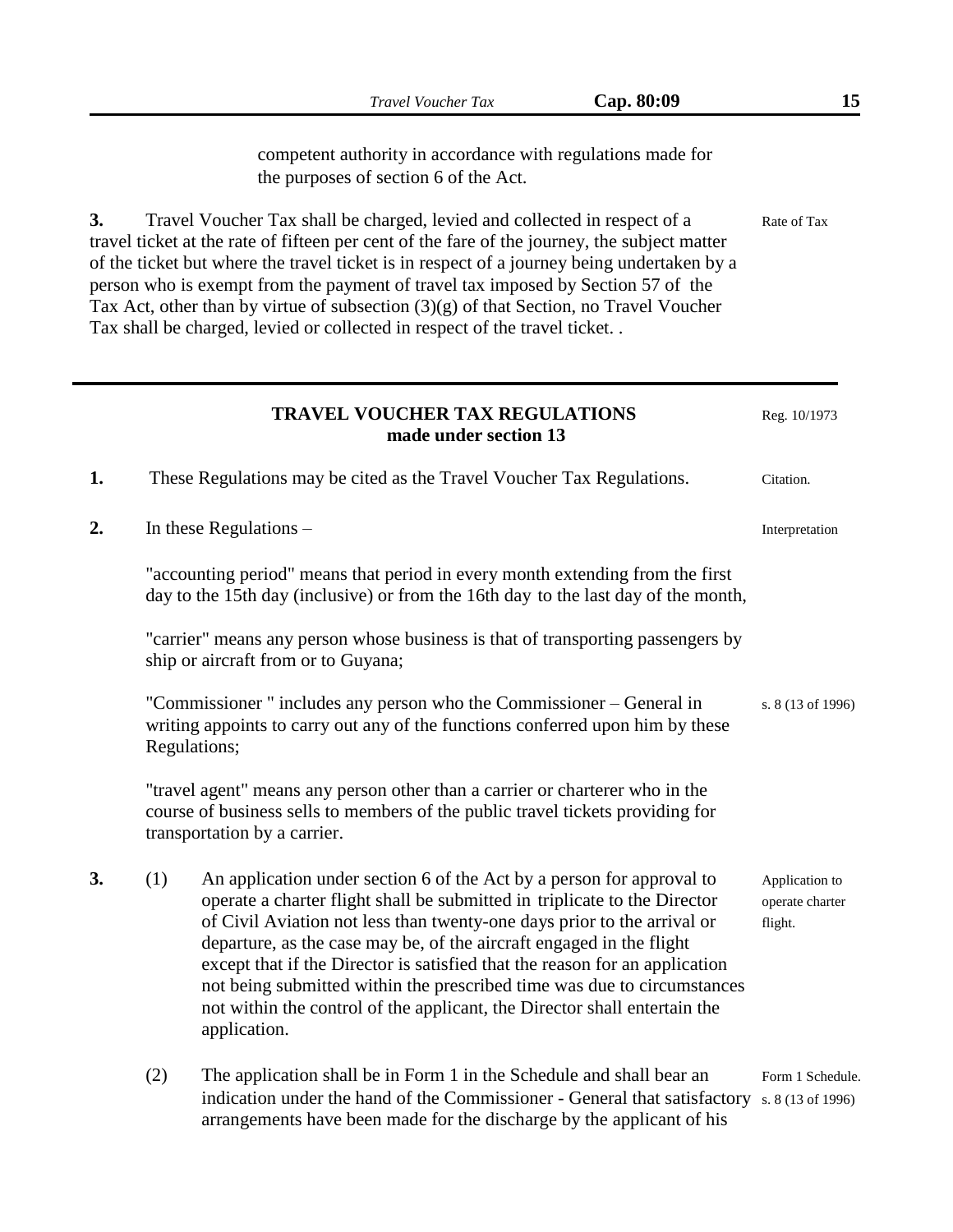| 16                                                                 |    | Cap. 80:09 |     | <b>Travel Voucher Tax</b>                                                                                                                                                                                                                                                                         |
|--------------------------------------------------------------------|----|------------|-----|---------------------------------------------------------------------------------------------------------------------------------------------------------------------------------------------------------------------------------------------------------------------------------------------------|
|                                                                    |    |            |     | liability for travel voucher tax in respect of that flight.                                                                                                                                                                                                                                       |
| Form 2 Schedule.                                                   |    | (3)        |     | The Director of Civil Aviation shall examine the application and<br>if satisfied that approval may be given for the purposes of the Act<br>issue the approval in triplicate in Form 2 in the Schedule which<br>approval is subject to the conditions endorsed thereon.                            |
| Condition<br>endorsed.                                             | 4. |            |     | Without prejudice to any other conditions endorsed thereon it is a<br>condition that the person to whom the approval was given shall submit to<br>the respective immigration authority, not less than twenty-four hours<br>prior to the departure of the aircraft engaged in the charter flight – |
|                                                                    |    | (a)        |     | a copy of the manifest for the aircraft showing the names of<br>persons to be carried thereon;                                                                                                                                                                                                    |
|                                                                    |    | (b)        |     | if the aircraft which is engaged in the charter flight, the subject of<br>the approval, had upon its last arrival in Guyana brought<br>passengers thereto, a copy of the manifest for the aircraft<br>showing the names of those passengers; and                                                  |
|                                                                    |    | (c)        |     | a copy of the approval.                                                                                                                                                                                                                                                                           |
| Carrier to furnish<br>return to Commissioner.<br>s. 8 (13 of 1996) | 5. |            |     | Every carrier shall for every accounting period furnish the<br>Commissioner – General with a return disclosing the following<br>particulars -                                                                                                                                                     |
|                                                                    |    |            | (a) | the period, name of carrier, to which return relates;                                                                                                                                                                                                                                             |
|                                                                    |    |            | (b) | the numbers of the tickets issued during the period, sum<br>paid for each ticket, the fare for the journey covered by<br>each ticket and the respective amount collected as travel<br>voucher tax in respect thereof;                                                                             |
|                                                                    |    |            | (c) | the numbers of the tickets in respect of which no tax was<br>collected, or in respect of which the tax payable was duly<br>affected by reason of a discount allowed in the fare for the<br>journey, and the reasons therefor; and                                                                 |
|                                                                    |    |            | (d) | refunds of travel voucher tax made to passengers and<br>reasons therefor, and shall furnish the return not later than<br>twenty-two days following the end of each period to<br>which it relates:                                                                                                 |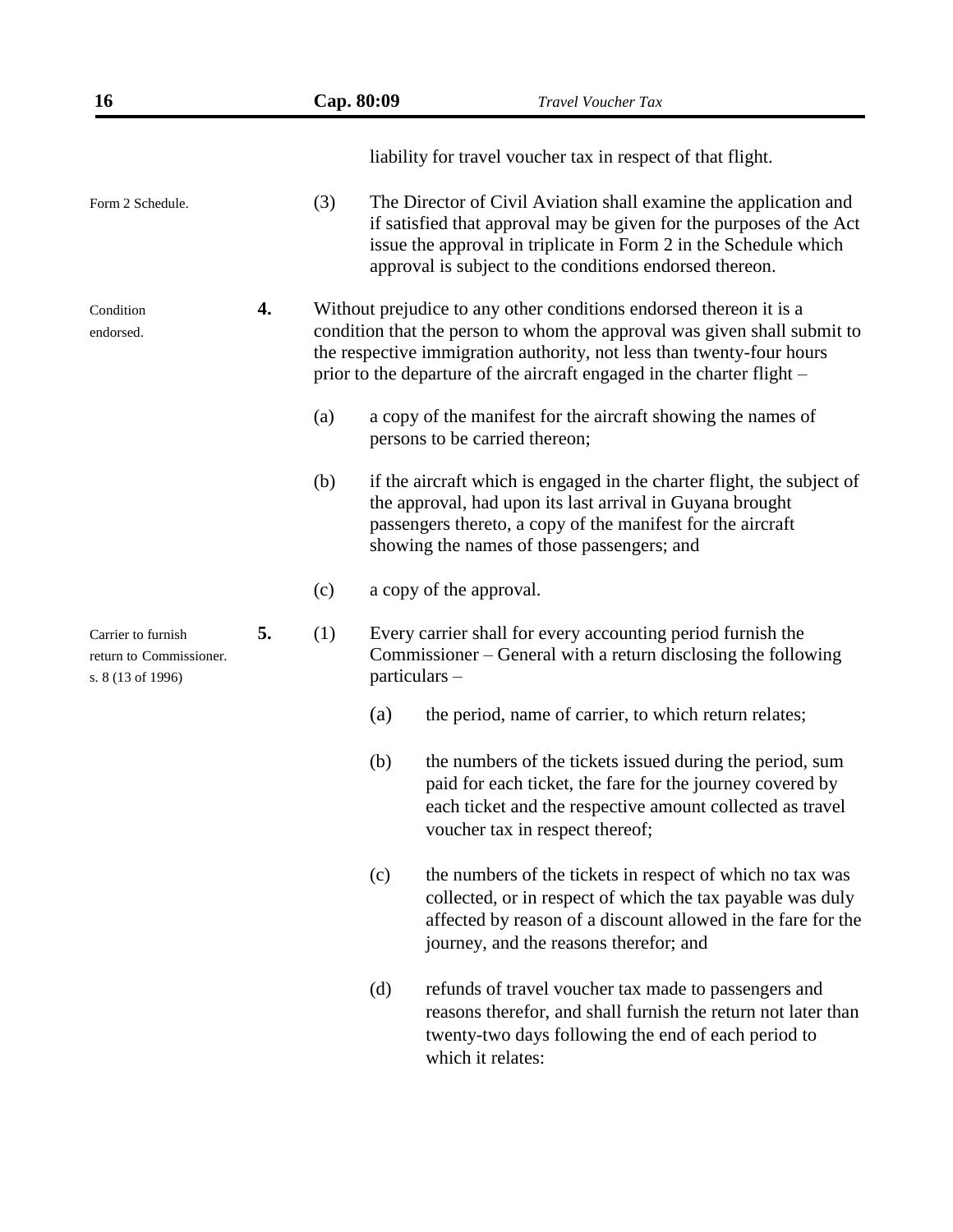|                           |     |                                                                                                                                                                                                                                                                                                                                                                                                                                                                                                | Travel Voucher Tax | Cap. 80:09 | 17                                                                          |
|---------------------------|-----|------------------------------------------------------------------------------------------------------------------------------------------------------------------------------------------------------------------------------------------------------------------------------------------------------------------------------------------------------------------------------------------------------------------------------------------------------------------------------------------------|--------------------|------------|-----------------------------------------------------------------------------|
|                           |     | Provided that where the Commissioner - General is satisfied in order<br>meet the circumstances of any particular case it is necessary to vary the period<br>of any return or the date on which any return shall be furnished he may<br>accordingly give to a registered person such directions as he thinks fit.                                                                                                                                                                               |                    |            | s. 8 (13 of 1996)                                                           |
|                           | (2) | A person furnishing a return in pursuance of this Regulation shall at<br>the same time pay to the Commissioner - General the amount of tax<br>appearing by such return to be due.                                                                                                                                                                                                                                                                                                              |                    |            |                                                                             |
| 6.                        |     | Every carrier shall, within ten days from the coming into force of these<br>Regulations, or any person thereafter who engages upon the business of a carrier,<br>furnish in writing to the Commissioner - General the name, status and business address<br>of the person whose duty it will be to carry out the obligations imposed by regulation 5,<br>which person shall be a person to the approval of the Commissioner - General.                                                          |                    |            | Carrier to furnish<br>name, address,<br>business, etc.<br>s. 8 (13 of 1996) |
| 7.                        |     | Regulation 5 mutatis mutandis applies to every travel agent subject to the<br>modification, that is to say, where pursuant to Regulation 6 a person has been<br>named by a carrier upon whose behalf the travel agent has issued travel tickets, the<br>travel agent shall, in respect of transactions relating to that carrier, make the required<br>return and payment to such person not later than fifteen days following the end of the<br>accounting period to which the return relates. |                    |            | Modification of<br>regulation 5.                                            |
| 8.                        |     | Every carrier and travel agent shall keep to the satisfaction of the<br>Commissioner - General -                                                                                                                                                                                                                                                                                                                                                                                               |                    |            | Carrier to keep<br>coupons of travel                                        |
|                           | (a) | for such period as may be directed by the Commissioner - General,<br>issuing office coupons of travel tickets;                                                                                                                                                                                                                                                                                                                                                                                 |                    |            | ticket etc.<br>s. 8 (13 of 1996)                                            |
|                           | (b) | a book showing the respective transactions relating to the sale travel<br>tickets during the preceding accounting period together with an account<br>properly made up to the end of that period, showing the amount of travel<br>voucher tax payable in respect of that period.                                                                                                                                                                                                                |                    |            |                                                                             |
| 9.                        |     | For the purposes of section 8 of the Act the indication to be made on a travel<br>ticket shall be in Form 3 in the Schedule and such indication shall be placed on the<br>face of the front cover of the travel ticket.                                                                                                                                                                                                                                                                        |                    |            | Indication on<br>travel ticket.<br>Form 3<br>Schedule.                      |
| 10.<br>are found therein. |     | The Commissioner – General may, during the hours the premises of any carrier<br>or travel agent are opened for business, enter therein and request the production of,<br>examine and take copies of books, records and documents relating to the business as                                                                                                                                                                                                                                   |                    |            | Production and<br>examination of<br>books.                                  |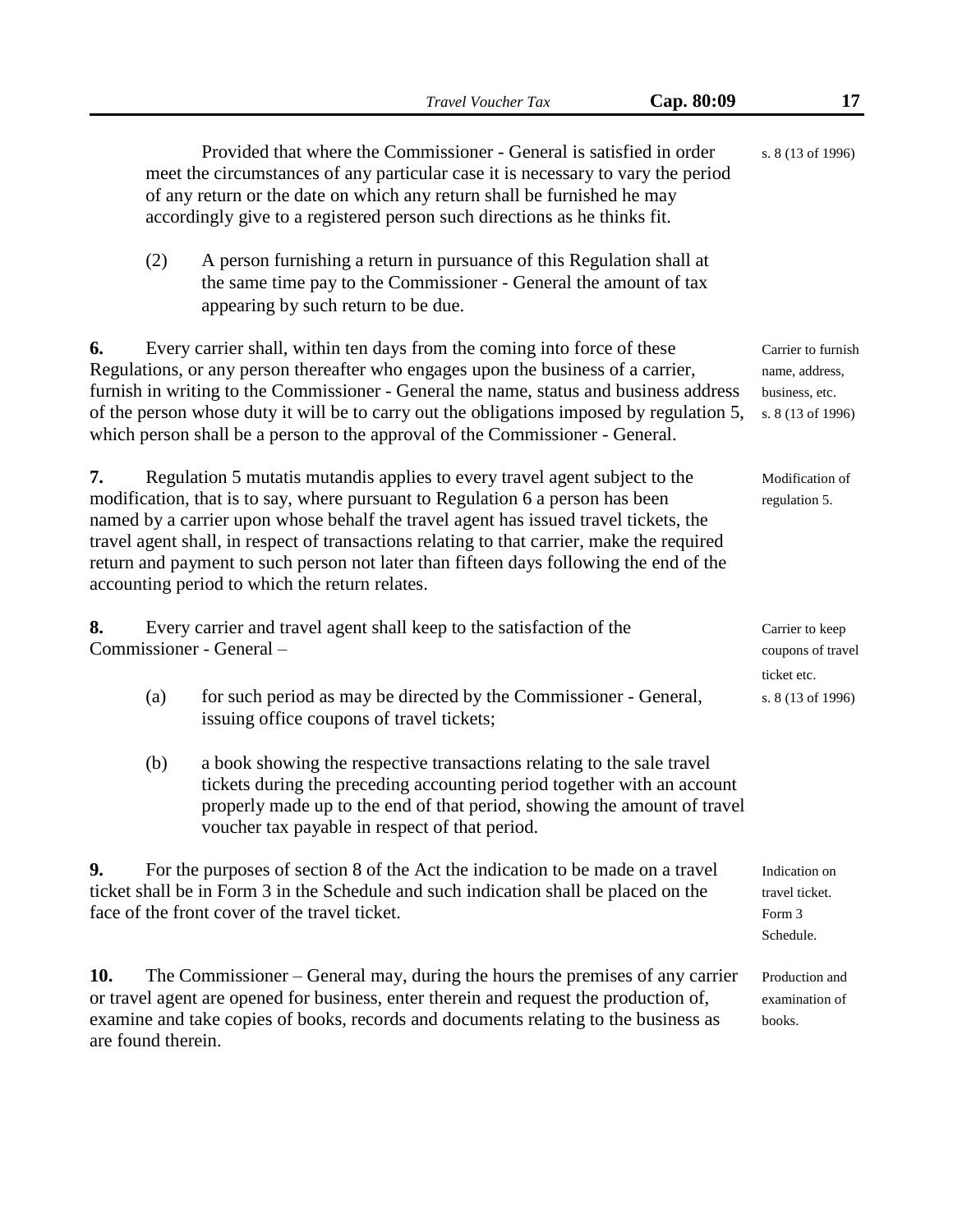| <b>18</b>                   |     |     | Cap. 80:09<br><b>Travel Voucher Tax</b>                                                                                                                                        |
|-----------------------------|-----|-----|--------------------------------------------------------------------------------------------------------------------------------------------------------------------------------|
| Penalty.                    | 11. |     | If any person -                                                                                                                                                                |
|                             |     | (a) | fails to comply with any of the requirements of regulations 5, 6,<br>7, 8 or 9; or                                                                                             |
| s. $8(13 \text{ of } 1996)$ |     | (b) | obstructs the Commissioner in carrying out any of his functions<br>under regulation 10, such person is liable upon summary<br>conviction to a penalty of one thousand dollars. |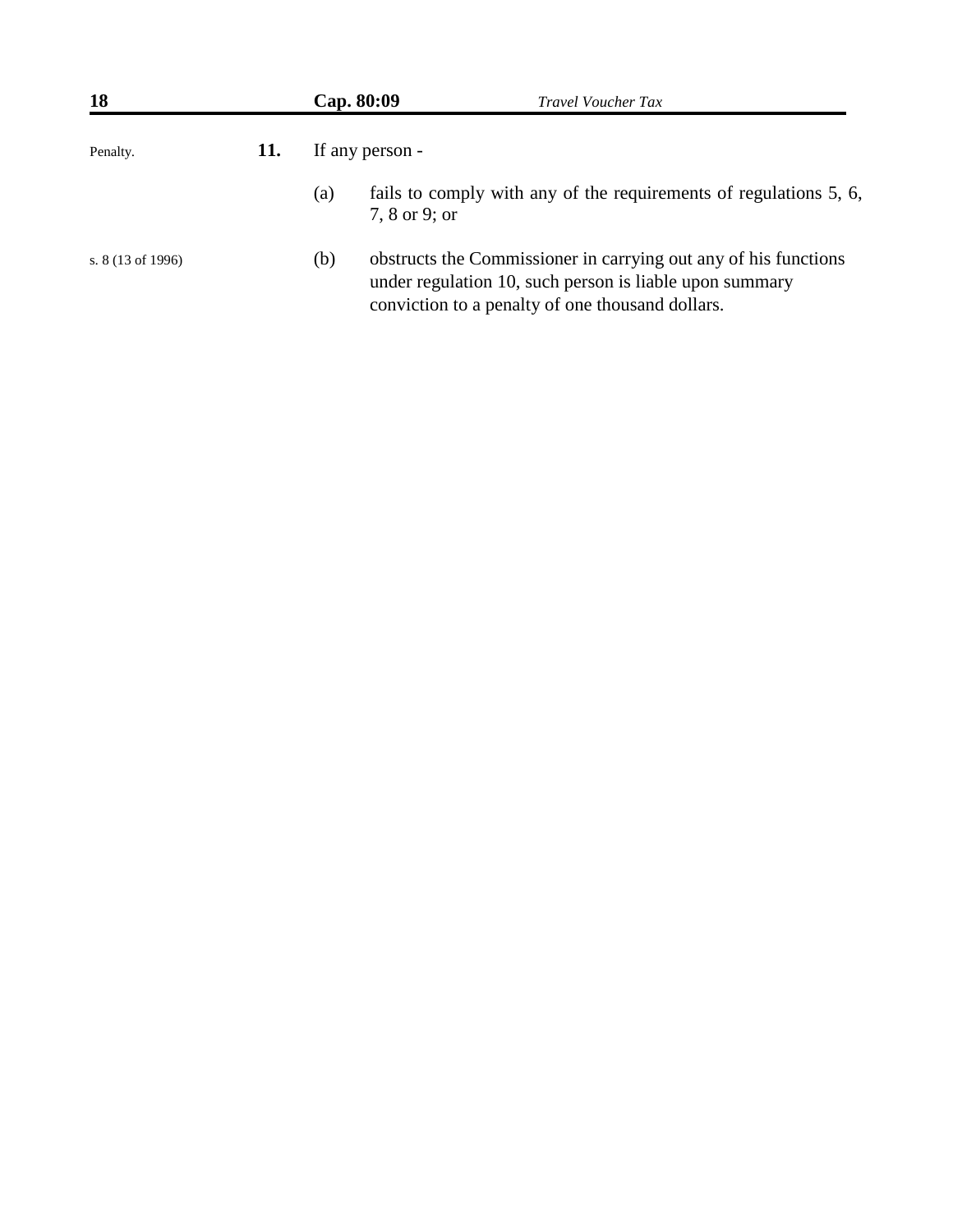### **SCHEDULE Form 1**

# **Application for Approval to Operate CHARTER FLIGHT**

1. Name, residential and business address of applicant and if not the charterer, name of charterer.

2. Whether applicant alone would be offering travel tickets for sale, if not, names of other persons, not being employees of applicant.

3. Make, registration marking of and name of owner of aircraft engaged in taking passengers -

- (a) from Guyana;
- (b) to Guyana.
- 4. Destination and itinerary of charter flight.
- 5. Aircraft's date of arrival in, and departure from Guyana.
- 6. Effective, and expiry date of validity of travel ticket.
- 7. Number of seats available to passengers on aircraft.
- 8. Charge per person for travel ticket.

9. Fare normally payable to carrier for a travel ticket for journey covered by charter flight.

| Dated this | day of | 20 |
|------------|--------|----|
|            |        |    |

………………………………………… Applicant